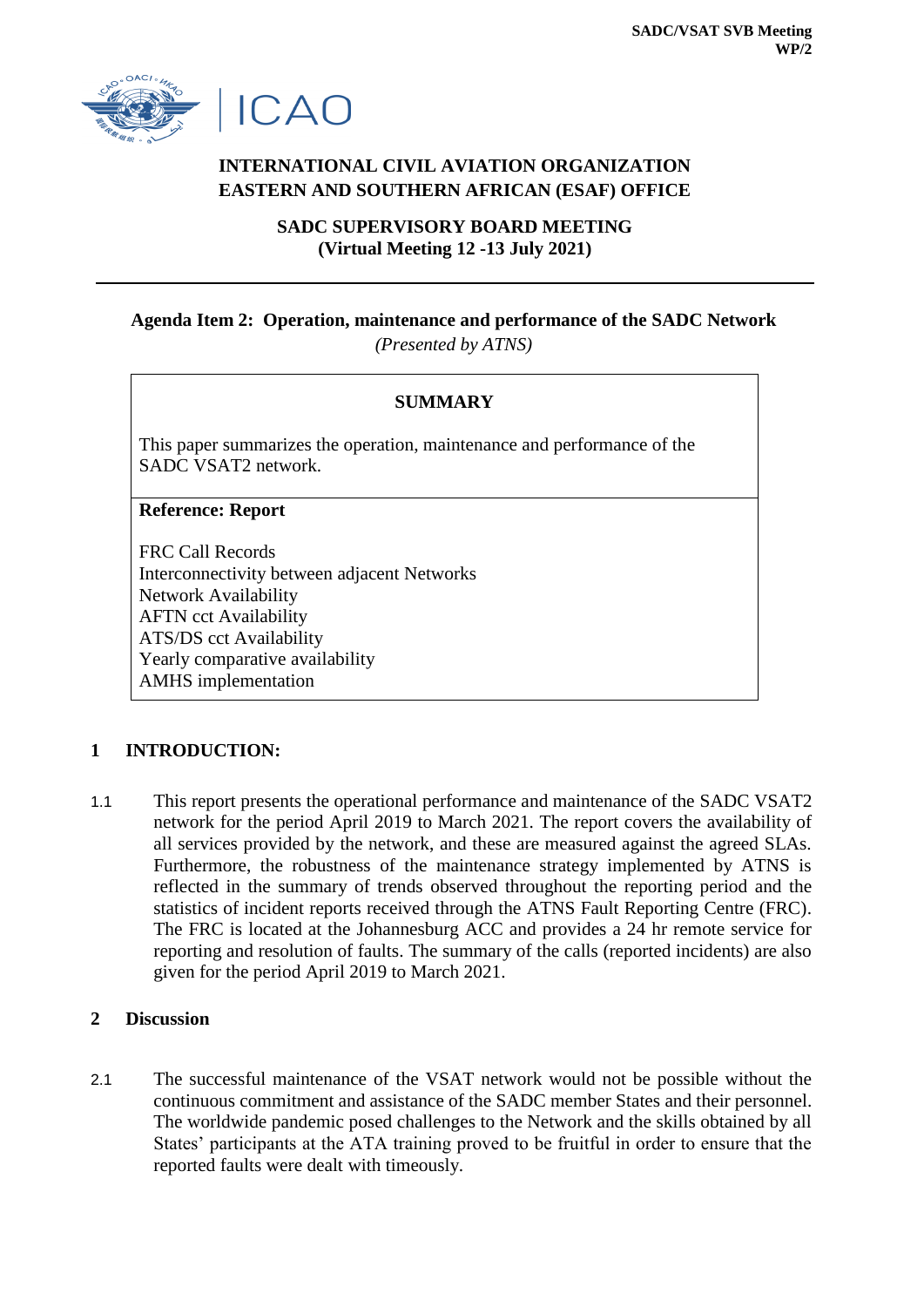- 2.2 Timely on-site response by ATNS personnel remains vital to the successful maintenance of the Network. Travel restrictions and COVID protocols at the Different States restricted the movement of ATNS personnel to do site visits. This function was performed by the local Staff during the respective lockdowns. Remote preventative activities was scheduled and coordinated between ATNS and Staff to keep the terminals operating and restored where failures were detected.
- 2.3 With the lifting of travel bans and ease of COVID restrictions ATNS personnel are able to travel to some sites which were identified during the latest remote preventative maintenance activities, bringing those terminals to full redundant operations.
- 2.4 It should be noted that now, more than before assistance is required with the issuance of LOI's, VISAS, some customs processes and site access permits required by some authorities. These factors remain a risk to quick on-site response and availability of spares.

| 2.5 | SADC FRC faults reported (Apr 2019 to March 2020) |  |
|-----|---------------------------------------------------|--|
|     |                                                   |  |

|                  | Ap<br>r        | Ma<br>y  | Ju<br>n | Ju | Au<br>g  | <b>Sep</b><br>t | <b>Oc</b> | N <sub>0</sub><br>$\mathbf{v}$ | De<br>c        | Ja<br>n  | Fe<br>b  | Ma<br>r  | Tota |
|------------------|----------------|----------|---------|----|----------|-----------------|-----------|--------------------------------|----------------|----------|----------|----------|------|
| <b>FRC</b>       | 10             | 13       | 9       | 13 | 16       | 22              | 27        | 18                             | 10             | 20       | 14       | 7        | 179  |
| Corrective       | 6              | 5        | 6       | 5  | 10       | 13              | 20        | 15                             | 8              | 14       | 13       | 6        | 121  |
| Preventativ<br>e | $\theta$       | $\theta$ | 1       | 1  | $\Omega$ | 4               | 5         | $\Omega$                       | $\overline{0}$ | $\theta$ | $\Omega$ | $\theta$ | 11   |
| External         | $\overline{4}$ | 8        | 2       | 7  | 6        | 5               | 2         | 3                              | 2              | 6        |          | 1        | 47   |

 $Total: FRC = 179$ 

 Corrective – 121 Preventative –11 External  $-47$ 

# 2.6 **SADC FRC faults reported (Apr 2020 to March 2021)**

**Total: FRC = 118**

|                  | Ap | Ma | Ju       | Ju | Au | <b>Sep</b> | Oc | No | De | Ja       | Fe | Ma | Tota |
|------------------|----|----|----------|----|----|------------|----|----|----|----------|----|----|------|
|                  |    | y  | n        |    | g  |            | t  | v  | C  | n        | b  |    |      |
| <b>FRC</b>       | 8  | 6  | 11       | 9  | 8  | 16         | 11 | 7  | 14 | 11       | 4  | 13 | 118  |
| Corrective       | 5  | 5  | 9        | 7  | 6  | 10         | 8  | 4  | 5  | 5        | 4  | 5  | 73   |
| Preventativ<br>e | 0  | 0  | $\Omega$ | 0  | 0  | 0          | 0  | 0  | 0  | $\Omega$ | 0  | 5  | 5    |
| External         | 3  | 1  | 2        | 2  | 2  | 6          | 3  | 3  | 9  | 6        | 0  | 5  | 40   |

Corrective – 73 Preventative –5  $External - 40$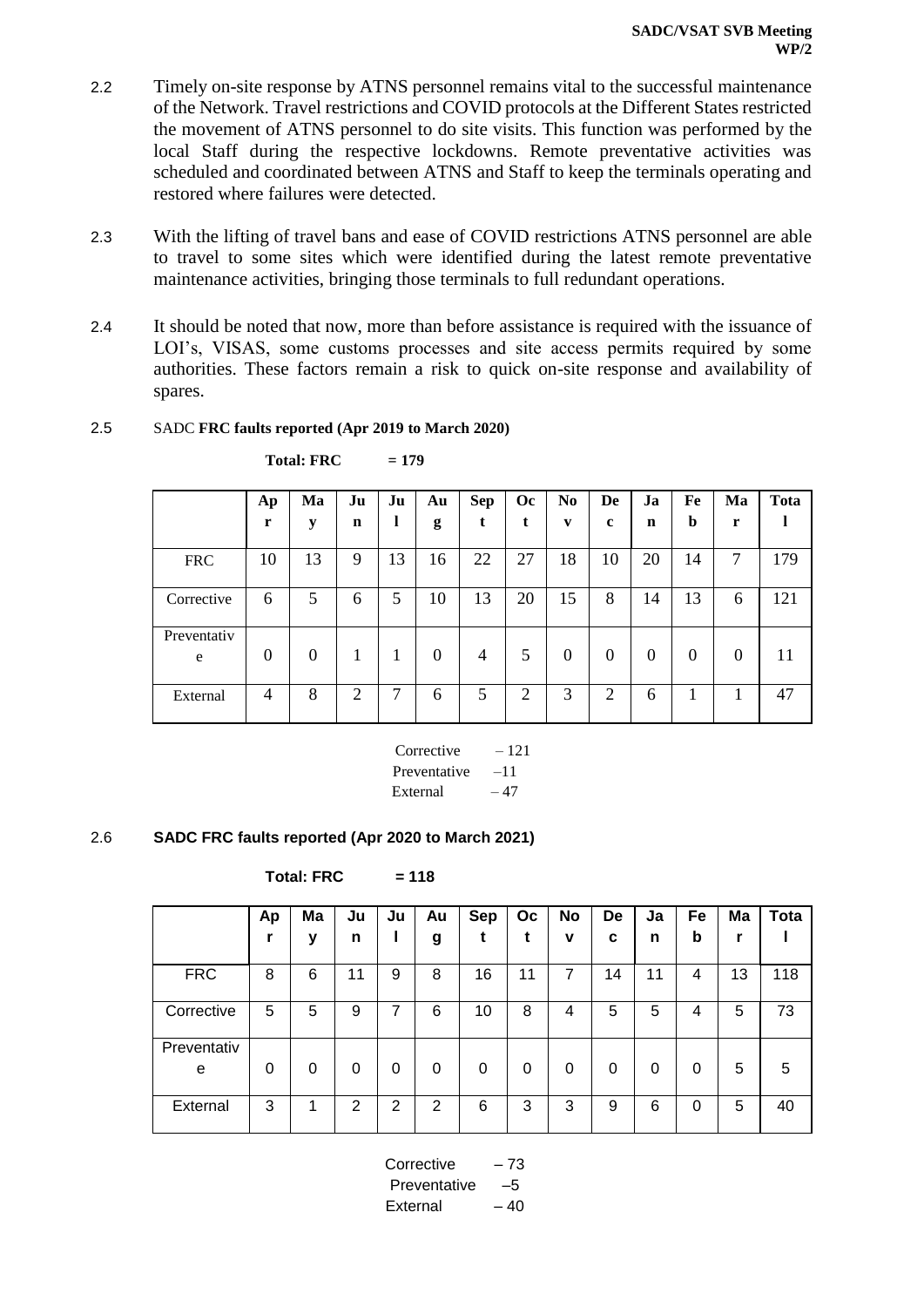#### 2.7 **Yearly comparative FRC reported call totals**

| Year  | 2013 | 2014 | 2015 | 2016 | 2017 | 2018 | 2019 | 2020 | 2021 |
|-------|------|------|------|------|------|------|------|------|------|
| Total | 136  | 210  | 248  | 162  | 128  | 148  | 163  | 172  | 118  |

#### 2.8 **Trends**

- 2.8.1 RF Switches, FPS's and RFT's were recorded as trend failures. ATNS identified the same trends towards the end of the term of the previous contract before upgrade was concluded.
- 2.8.2 Currently the failures are dealt with through the normal fault and spares management process.
- 2.8.3 Should any new developments or trends arise, ATNS will follow the necessary processes to maintain the network to the previous and current standard.

#### 2.9 **Interoperability**

- 2.9.1 Seamless operations, interoperability and interconnectivity between VSAT networks in the AFI Region remains crucial and ATNS remains committed to implement the best practices as recommended by ICAO. The NAFISAT and SADC VSAT2 networks are fully integrated to ensure continuation of seamless operation by being fully interconnected and interoperable on level 1.
- 2.9.2 At present interconnectivity between AFISNET and SADC is achieved on level 3 through baseband equipment. These connections have been problematic for a while now and reached a point where some of the services have failed. These are AFTN services to Brazzaville.
- 2.9.3 ATNS and ASECNA have agreed to the platform for the links. The links will continue to be achieved through the DATUM 500L series. The multiplexers are now changed to the NETPERFORMER FAD and configuration for these FAD units have been agreed upon. Implementation is underway where the stations connecting to AFISNET will install cabling and configuration to enable connectivity to the DATUM modems. Implementation and transition of services will then be coordinated between the affected State and ASECNA.
- 2.9.4 The availability of these links and services are recorded as follows:

|                      | <b>Network</b> | <b>AFTN</b> | <b>ATS/DS</b> |
|----------------------|----------------|-------------|---------------|
| Luanda/Accra         | 100,00%        | 98,5        | 99,99         |
| Luanda/Abidjan       | 100,00%        |             | 98,5          |
| Luanda/Brazzaville   | 100,00%        | 98,5        | 90,87         |
| Luanda/Dakar         | 100,00%        |             | 99,96         |
| Kinshasa/Brazzaville | 99,97%         | 98,5        | 98,5          |
|                      |                |             |               |

AVE 99,99% 98,50 97,56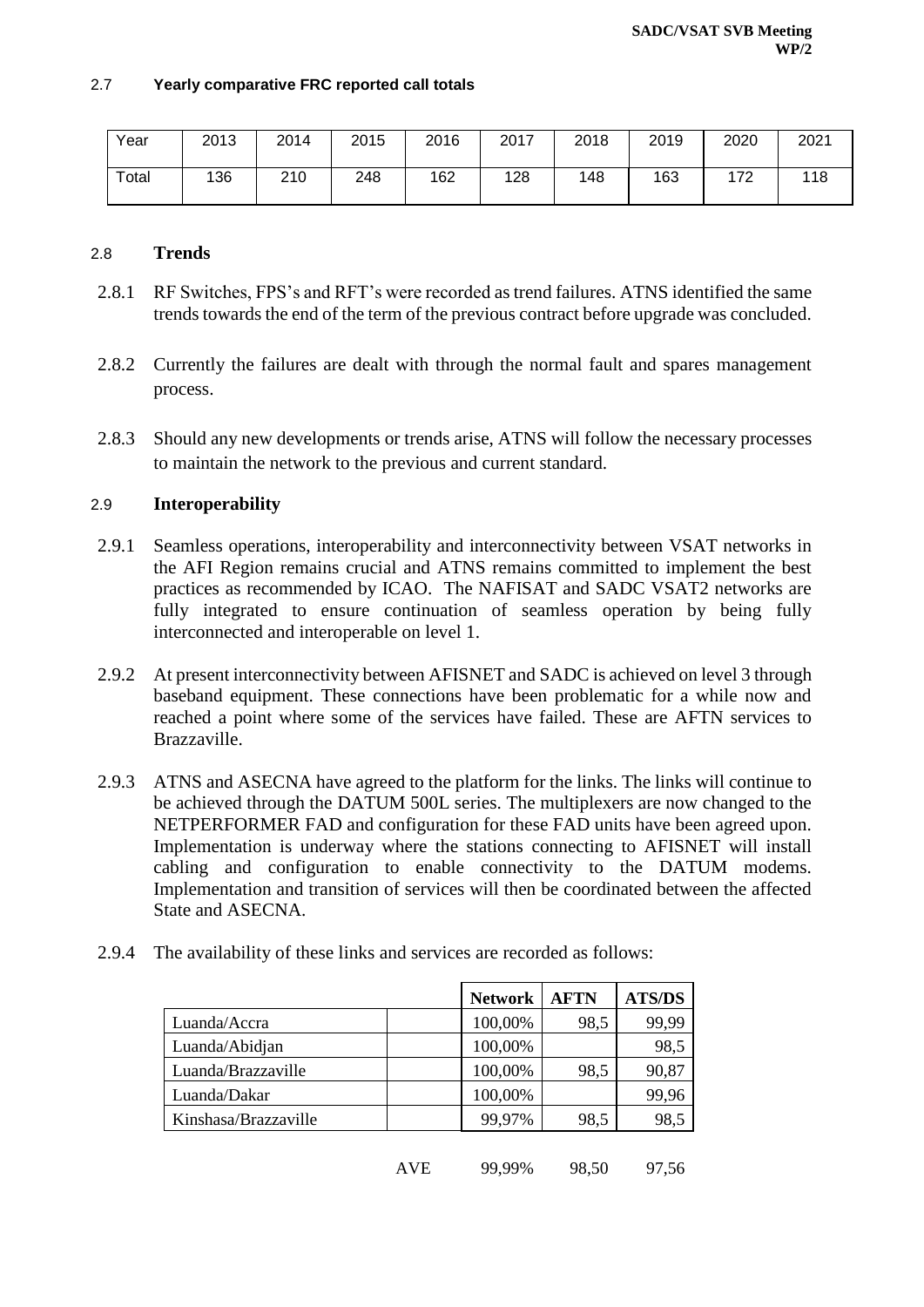The achieved availability of the links; i.e. level 1 and 2 are within specification above 99.9%

The availability of the voice circuits is 97.56%

The availability of the AFTN services are deteriorating and are operating below acceptable levels at 98.5%

#### 2.10 **Implementation of AMHS service on the SADC network**

2.10.1 As previously discussed the network implemented IP services and the AMHS service implementation is currently as per below;

|             |                     |                | <b>Active Yes</b> |                                          |
|-------------|---------------------|----------------|-------------------|------------------------------------------|
| <b>SADC</b> | Site 1/HP SW        | Site 2 / HP SW | /No               | <b>REMARKS</b>                           |
|             | Lusaka              | <b>JHB</b>     | v                 |                                          |
|             | Kinshasa            | <b>JHB</b>     | <b>Active IP</b>  | 10.43.40.207 AFTN IP / SERV 10,43,40,40  |
|             | Entebbe             | <b>JHB</b>     | v                 |                                          |
|             | <b>Manizni</b>      | <b>JHB</b>     | ٧                 |                                          |
|             | Lilongwe            | <b>JHB</b>     | <b>Test</b>       |                                          |
|             | Gaborone            | <b>JHB</b>     | Y                 |                                          |
|             | <b>Windhoek WX</b>  | <b>JHB</b>     | <b>Test</b>       | Erros IWXXM service                      |
|             | <b>Windhoek CAD</b> | <b>JHB</b>     | Υ                 | CAD Backup line VSAT temp GW 10.11.75.65 |
|             | <b>Windhoek CAD</b> | <b>JHB</b>     | γ                 | Cad backuo 8Dec 2020 solution            |
|             | Plaicance           | <b>JHB</b>     | Configured        | Site will adz ready, covid               |
|             | Mogadishu           | Johannesburg   | <b>Test</b>       | suplier conf issue, will adz ready       |
|             |                     |                |                   |                                          |

#### **3 Performance of the Network**

3.1 Data was collated from April 2019 to March 2021 and is presented to the meeting for information.

#### **(PRESENTATION)**

3.2 Network availability (April 2019 to March 2020)

|       | <b>NETWORK AVAILABILITY</b> |       |       |     |            |       |            |       |       |       |       |  |  |  |
|-------|-----------------------------|-------|-------|-----|------------|-------|------------|-------|-------|-------|-------|--|--|--|
| Apr   | Mav                         | Jun   | Jul   | Aug | <b>Sep</b> | Oct   | <b>Nov</b> | Dec   | Jan   | Feb   | Mar   |  |  |  |
| 99.99 | 99.97                       | 99.99 | 99.98 | 100 | 99.84      | 99.94 | 100        | 99.99 | 99.98 | 99.98 | 99.98 |  |  |  |

#### **Average = 99.97%**

#### 3.3 Network availability (April 2020 to March 2021)

|       | NETWORK AVAILABILITY |       |     |     |            |       |     |     |     |     |     |  |  |  |
|-------|----------------------|-------|-----|-----|------------|-------|-----|-----|-----|-----|-----|--|--|--|
| Apr   | <b>May</b>           | Jun   | Jul | Aug | <b>Sep</b> | Oct   | Nov | Dec | Jan | Feb | Mar |  |  |  |
| 99.99 | 99.99                | 99.98 | 100 | 100 | 99.88      | 99.99 | 100 | 100 | 100 | 100 | 100 |  |  |  |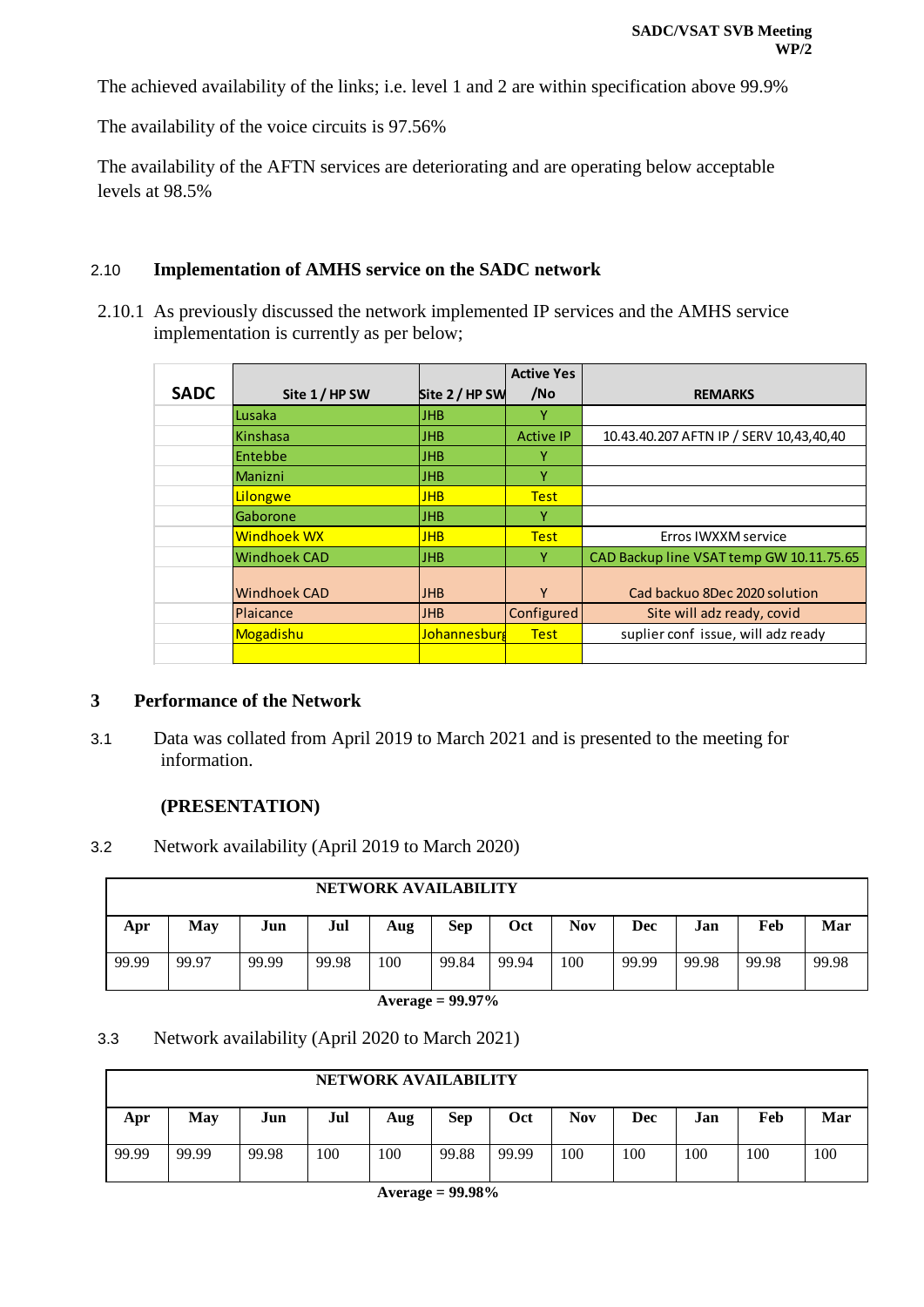#### 3.4 MMC AVAILABILITY (April 2019 to March 2020)

|     | <b>MMC AVAILABILITY</b> |     |     |     |            |            |            |     |     |     |     |  |  |  |
|-----|-------------------------|-----|-----|-----|------------|------------|------------|-----|-----|-----|-----|--|--|--|
| Apr | <b>May</b>              | Jun | Jul | Aug | <b>Sep</b> | <b>Oct</b> | <b>Nov</b> | Dec | Jan | Feb | Mar |  |  |  |
| 100 | 100                     | 100 | 100 | 100 | 100        | 100        | 100        | 100 | 100 | 100 | 100 |  |  |  |

**Average = 100%**

#### 3.5 MMC AVAILABILITY (April 2020 to March 2021)

|     | <b>MMC AVAILABILITY</b> |     |     |                     |       |            |            |     |     |       |     |  |  |  |
|-----|-------------------------|-----|-----|---------------------|-------|------------|------------|-----|-----|-------|-----|--|--|--|
| Apr | May                     | Jun | Jul | Aug                 | Sep   | <b>Oct</b> | <b>Nov</b> | Dec | Jan | Feb   | Mar |  |  |  |
| 100 | 100                     | 100 | 100 | 99.93               | 99.91 | 100        | 100        | 100 | 100 | 99.98 | 100 |  |  |  |
|     |                         |     |     | Average = $99.99\%$ |       |            |            |     |     |       |     |  |  |  |

# 3.6 AFTN circuit availability (April 2019 to March 2020)

# **AFTN CIRCUIT AVAILABILITY Apr May Jun Jul Aug Sep Oct Nov Dec Jan Feb Mar** 99.99 99.77 99.96 99.96 99.97 99.88 99.75 99.87 99.90 99.56 99.91 99.98

**Average = 99.50%**

# 3.7 AFTN circuit availability (April 2020 to March2 021)

|       | <b>AFTN CIRCUIT AVAILABILITY</b> |       |     |       |            |       |            |       |       |       |       |  |  |  |
|-------|----------------------------------|-------|-----|-------|------------|-------|------------|-------|-------|-------|-------|--|--|--|
| Apr   | May                              | Jun   | Jul | Aug   | <b>Sep</b> | Oct   | <b>Nov</b> | Dec   | Jan   | Feb   | Mar   |  |  |  |
| 98.83 | 97.17                            | 97.82 | 100 | 99.98 | 99.72      | 99.99 | 99.91      | 99.94 | 99.78 | 99.91 | 99.98 |  |  |  |

#### **Average = 99.42%**

# 3.8 ATS/DS circuit availability (April 2019 to March 2020)

|       | ATS/DS CIRCUIT AVAILABILITY |       |       |       |       |       |            |       |       |       |       |  |  |
|-------|-----------------------------|-------|-------|-------|-------|-------|------------|-------|-------|-------|-------|--|--|
| Apr   | Mav                         | Jun   | Jul   | Aug   | Sep   | Oct   | <b>Nov</b> | Dec   | Jan   | Feb   | Mar   |  |  |
| 99.98 | 99.91                       | 99.99 | 99.98 | 99.99 | 99.73 | 99.92 | 99.52      | 99.75 | 99.92 | 99.91 | 99.94 |  |  |

**Average =99.87%**

#### 3.9 ATS/DS circuit availability (April 2020 to March 2021)

|       | <b>ATS/DS CIRCUIT AVAILABILITY</b> |       |       |       |            |       |            |       |       |     |       |  |
|-------|------------------------------------|-------|-------|-------|------------|-------|------------|-------|-------|-----|-------|--|
| Apr   | May                                | Jun   | Jul   | Aug   | <b>Sep</b> | Oct   | <b>Nov</b> | Dec   | Jan   | Feb | Mar   |  |
| 97.80 | 94.66                              | 95.95 | 99.98 | 99.99 | 99.80      | 99.98 | 99.96      | 99.96 | 99.95 | 100 | 99.99 |  |

**Average = 99.00%**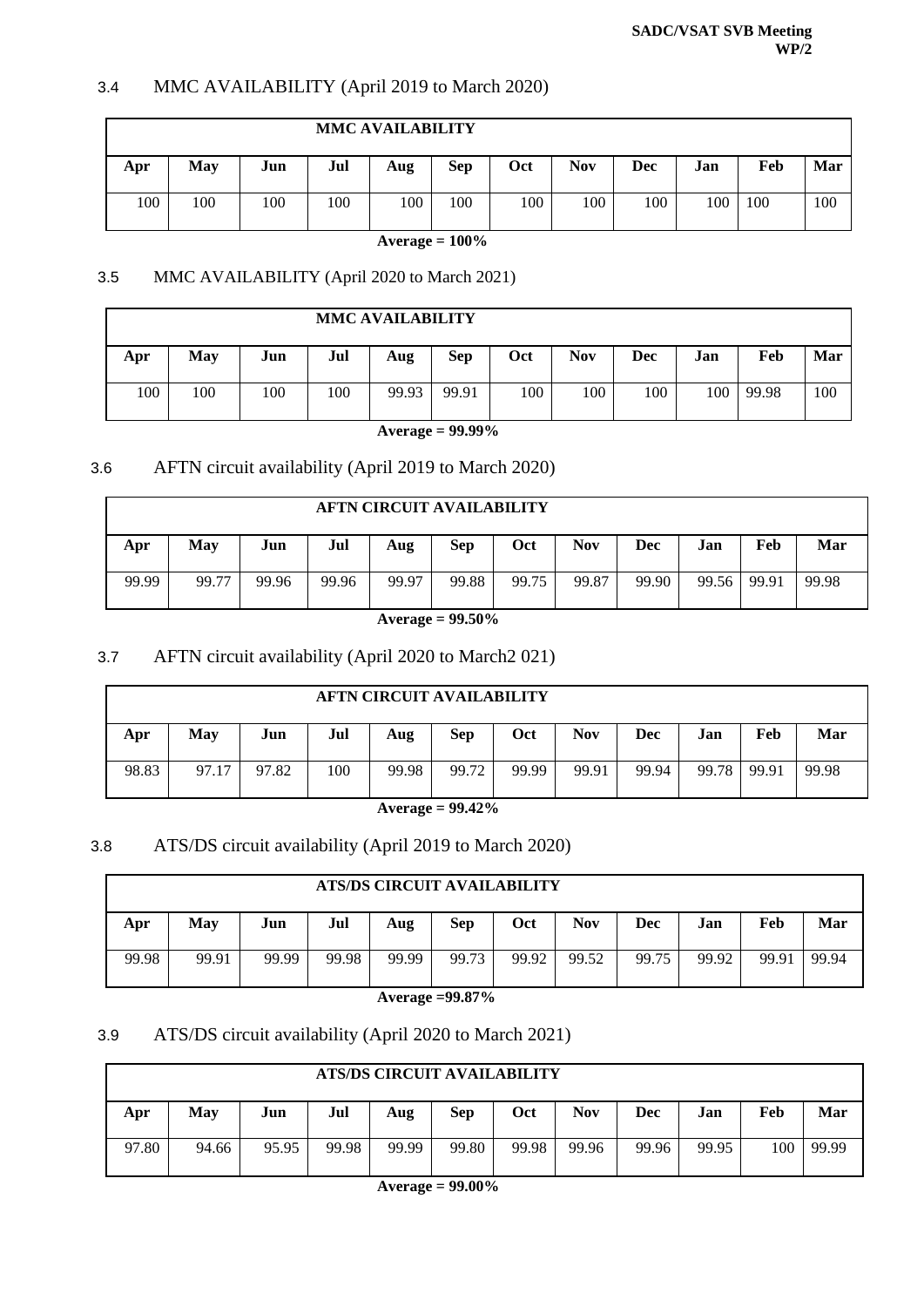### 3.10 AMHS circuit availability (April2019 to March2020)

|      | AMHS CIRCUIT AVAILABILITY |      |      |       |            |       |            |       |       |       |       |  |
|------|---------------------------|------|------|-------|------------|-------|------------|-------|-------|-------|-------|--|
| Apr  | May                       | Jun  | Jul  | Aug   | <b>Sep</b> | Oct   | <b>Nov</b> | Dec   | Jan   | Feb   | Mar   |  |
| 8,33 | 8,32                      | 8,33 | 8,33 | 12,50 | 12,50      | 12.49 | 12,50      | 12,50 | 12,49 | 16.67 | 16.66 |  |

**Average = 11.80%**

#### 3.11 AMHS circuit availability (April2020 to March2021)

| AMHS CIRCUIT AVAILABILITY |       |       |       |       |       |       |            |       |       |       |       |
|---------------------------|-------|-------|-------|-------|-------|-------|------------|-------|-------|-------|-------|
| Apr                       | May   | Jun   | Jul   | Aug   | Sep   | Oct   | <b>Nov</b> | Dec   | Jan   | Feb   | Mar   |
| 16.66                     | 16.67 | 16.67 | 16.67 | 16.67 | 16.67 | 16.67 | 16.66      | 16.66 | 16.57 | 16.67 | 16.67 |

**Average = 16.66%**

#### 3.12 **Data collected on Services (April 2019 to March 2020)**

Number of voice calls recorded since April 2019 to March 2020 = 536 983 Number of Bytes transmitted since April 2019 to March 2020 = 6,246,531,255

# 3.13 **Data collected on Services (April 2020 to March 2021**)

Number of voice calls recorded since April 2020 to March 2021 = 91 876 Number of Bytes transmitted since April 2020 to March 2021 = 351,755,162

# 3.14 **Yearly comparative availabilities**

Yearly Network availability

| Year    | 2013  | 2014 | 2015  | 2016  | 2017  | 2018  | 2019  | 2020  | 2021  |
|---------|-------|------|-------|-------|-------|-------|-------|-------|-------|
| Average | 99.94 | 99.9 | 99.93 | 99.97 | 99.95 | 99.88 | 99.93 | 99.97 | 99.98 |

**Average = 99.94%**

Yearly AFTN availability

| Year    | 2013  | 2014  | 2015 | 2016  | 2017  | 2018  | 2019 | 2020  | 2021  |
|---------|-------|-------|------|-------|-------|-------|------|-------|-------|
| Average | 99.92 | 99.84 | 99.9 | 99.96 | 99.93 | 99.75 | 98.5 | 99.50 | 99.42 |